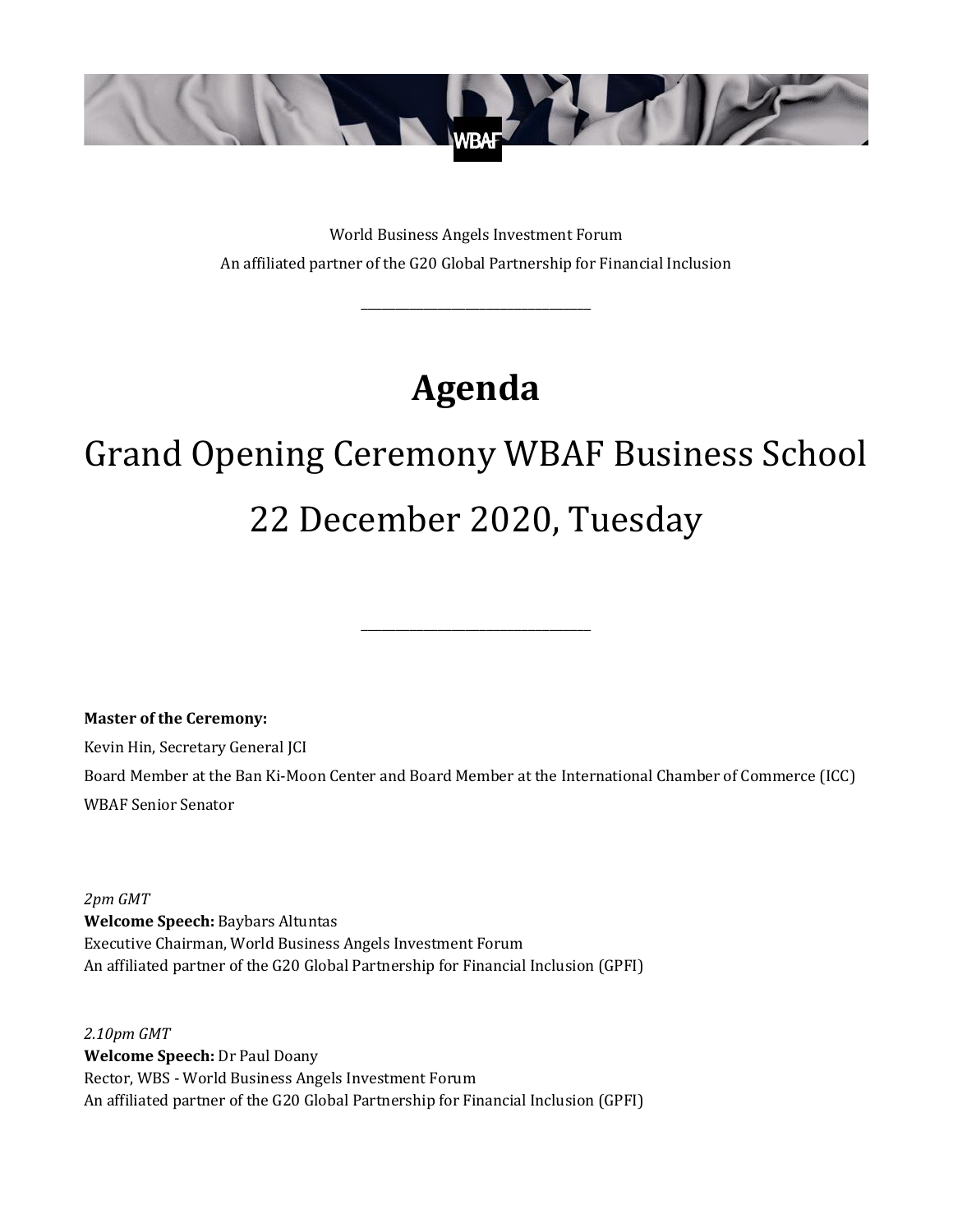*2.30pm GMT*

**Keynote Speech:** Role of business courses in economic development of countries H.E. Kolinda Grabar-Kitarović, President of the Republic of Croatia (2015-2020)

# *2.40pm GMT*

**Keynote Speech:** The role of business education in business ethics H.E. Prof. Gjorge Ivanov, President of Macedonia (2009-2019)

# *2.50pm GMT*

**Keynote Speech:** Ethical governance in digital education H.E. Prof. dr. sc. Ivo Josipović, President of Croatia (2010-2015)

# *3pm GMT*

**Keynote Speech:** New roles of business schools in the digital era H.E. Antonio Santos, Former Deputy Prime Minister and Education Minister, Portugal

#### *3.10pm GMT*

**Keynote Speech:** Role of business courses in economic development of countries H.E. Prof Hykmete Bajrami, Minister of Finance, Kosova

*3.20pm GMT* **Presentation:** WBAF Business School Fabrice Testa, Secretary General WBS

*3.30pm GMT* **Presentation:** WBS Corporate Governance and SME Support Center Fadi Saab, Chairman